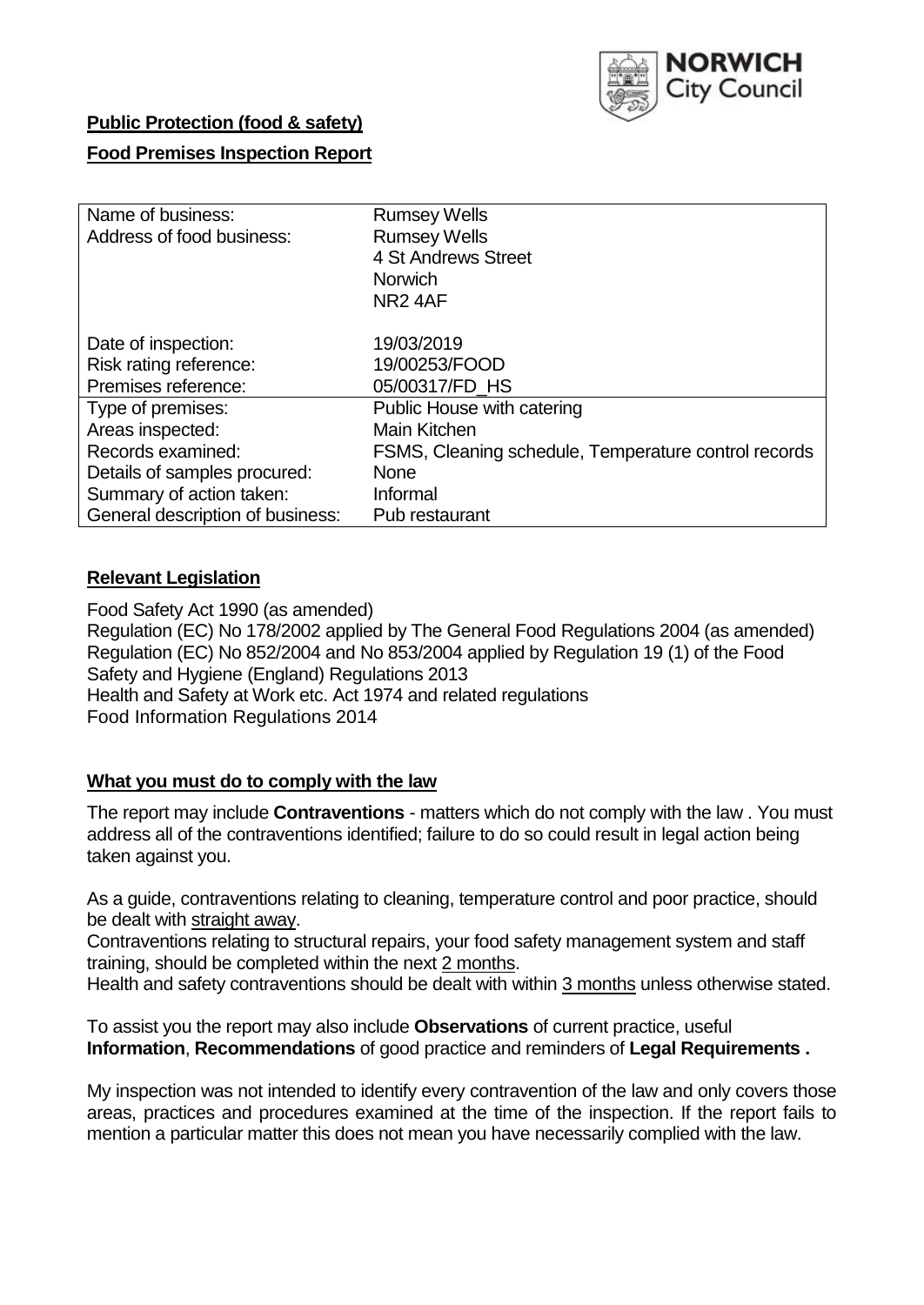# **FOOD SAFETY**

### **How we calculate your Food Hygiene Rating:**

The food safety section has been divided into the three areas which you are scored against for the hygiene rating: 1. food hygiene and safety procedures, 2. structural requirements and 3. confidence in management/control procedures. Each section begins with a summary of what was observed and the score you have been given. Details of how these scores combine to produce your overall food hygiene rating are shown in the table.

| <b>Compliance Area</b>                     |          |    |           | <b>You Score</b> |                |    |           |    |                |  |  |
|--------------------------------------------|----------|----|-----------|------------------|----------------|----|-----------|----|----------------|--|--|
| Food Hygiene and Safety                    |          |    | 0         | 5.               | 10             | 15 | 20        | 25 |                |  |  |
| <b>Structure and Cleaning</b>              |          |    | $\Omega$  | 5                | 10             | 15 | 20        | 25 |                |  |  |
| Confidence in management & control systems |          |    | 0         | 5                | 10             | 15 | 20        | 30 |                |  |  |
|                                            |          |    |           |                  |                |    |           |    |                |  |  |
| <b>Your Total score</b>                    | $0 - 15$ | 20 | $25 - 30$ |                  | $35 - 40$      |    | $45 - 50$ |    | > 50           |  |  |
| Your Worst score                           | 5        | 10 | 10        |                  | 15             |    | 20        |    |                |  |  |
|                                            |          |    |           |                  |                |    |           |    |                |  |  |
| <b>Your Rating is</b>                      | 5        | 4. | 3         |                  | $\overline{2}$ |    |           |    | $\overline{0}$ |  |  |

Your Food Hygiene Rating is 5 - a very good standard



## **1. Food Hygiene and Safety**

Food Hygiene standards are excellent. You demonstrated full compliance with legal requirements. You have safe food handling practices and procedures and all the necessary control measures to prevent cross-contamination are in place. **(Score 0)**

#### Contamination risks

**Guidance** Properly observe the colour code convention for cutting boards:

provide a brown board for cutting potatoes and do not use the green board

**Observation** I was pleased to see you were able to demonstrate effective controls to prevent cross-contamination.

### Hand-washing

**Recommendation** have a bin by the wash hand basin.

#### Temperature Control

**Observation** I was pleased to see you were able to limit bacterial growth and/or survival by applying appropriate temperature controls at points critical to food safety and that you were monitoring temperatures.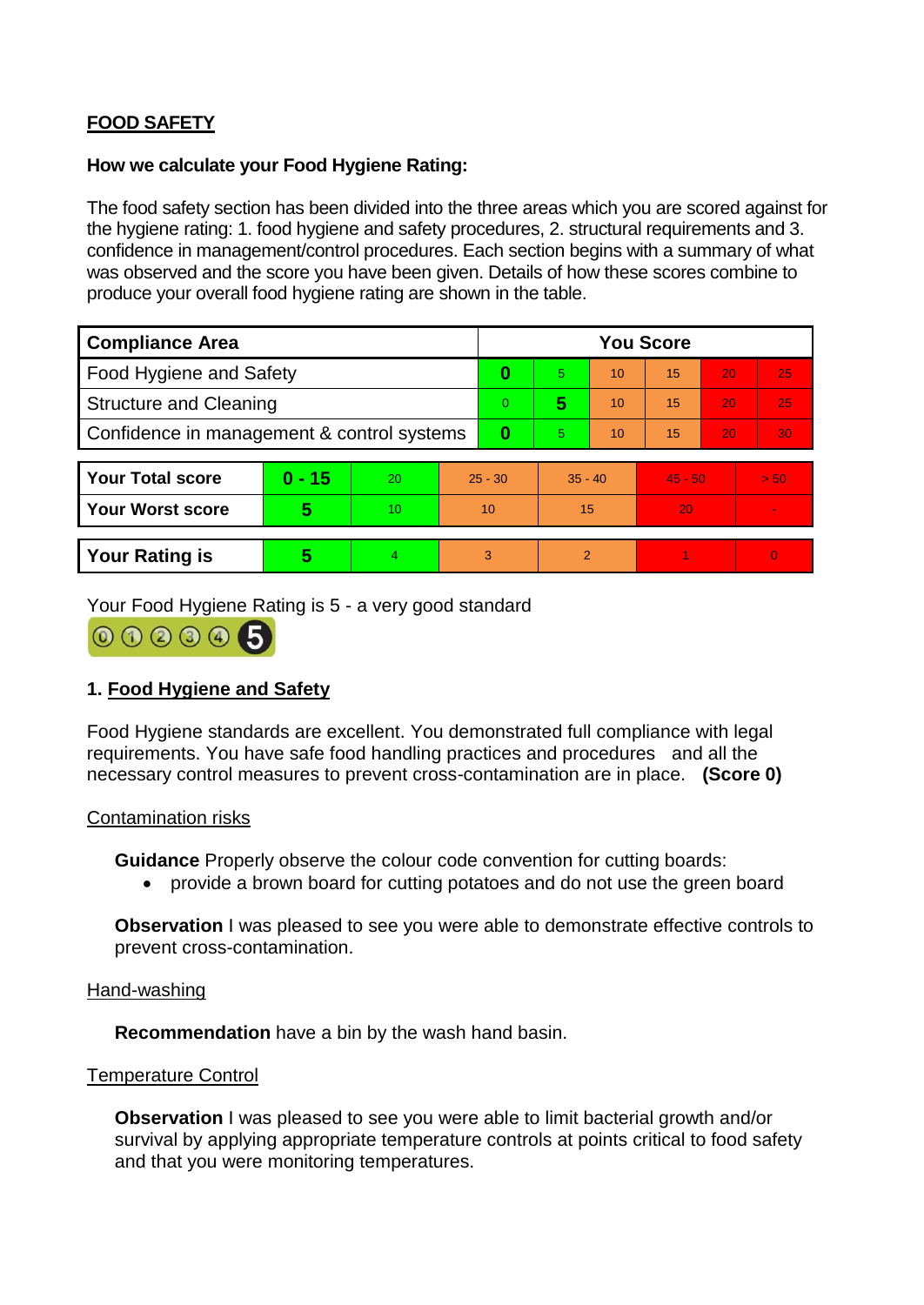# **2. Structure and Cleaning**

The structure facilities and standard of cleaning and maintenance are all of a good standard and only minor repairs and/or improvements are required. Pest control and waste disposal provisions are adequate. The minor contraventions require your attention. **(Score 5)**

## Cleaning of Structure

**Contravention** The following items were require more thorough cleaning:

- cooker knobs
- pipework

**Observation** The kitchen had been well maintained and the standard of cleaning was high.

Cleaning of Equipment and Food Contact Surfaces

**Observation** Some utensils will need replacing soon

**Observation** The interior of a cutlery tray needed cleaning out.

### Cleaning Chemicals / Materials / Equipment and Methods

**Information** Ensure the sanitisers you use are effective against bacteria. They should meet the standards BS EN 1276:1997 and 13697:2001.

### **Maintenance**

**Contravention** The following had not been suitably maintained and must be repaired or replaced:

• the vinyl floor covering had started to split in places

## **3. Confidence in Management**

A food safety management system is in place and you comply fully with the law. Hazards to food are understood properly controlled managed and reviewed. Your records are appropriate and being maintained. All your staff are suitably supervised and trained. You have a very good track record. **(Score 0)**

### Type of Food Safety Management System Required

**Observation** Your SFBB/food safety management system was in place and working well. I was confident you had effective control over hazards to food.

**Observation** You were date labelling perishable foods appropriately and could demonstrate effective control over food spoilage organisms.